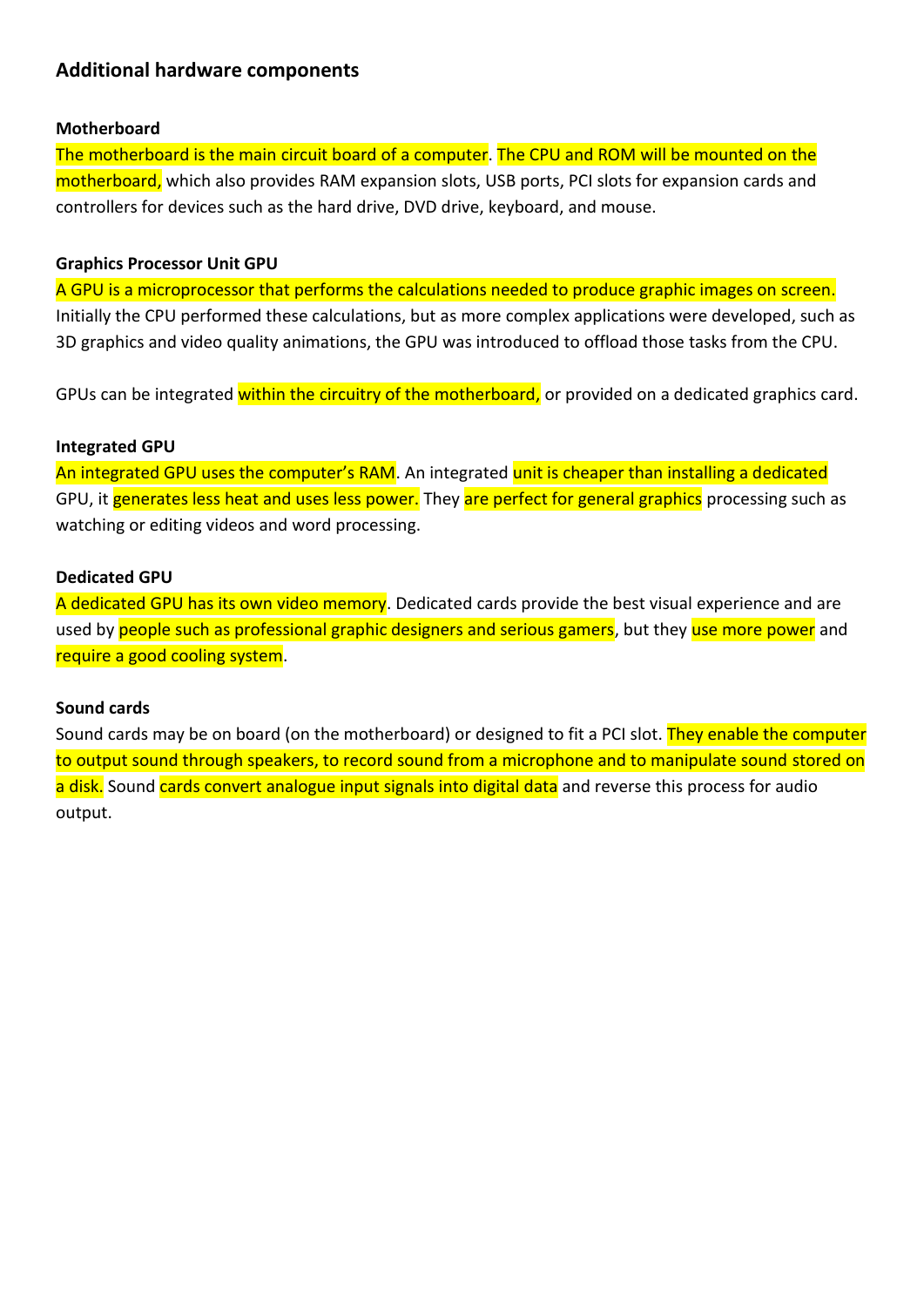# **Embedded Systems**

An embedded system is a combination of software and hardware that performs a specific task rather than a general-purpose computer that is designed to carry out multiple tasks.

Embedded systems are included as a part of a complete device often with hardware and mechanical parts. As the systems carry out specific tasks they can be designed to be small and have a low cost. Massproduction of embedded systems can save large amounts of money.



The software written for an embedded system is known as firmware. The instructions are stored in readonly memory or in Flash memory. The software runs with limited computer hardware resources, little memory and no peripherals.

Most embedded systems are reactive - they react to conditions such as temperature, weight, vibration and air quality. These systems detect external conditions and react to them by recording data, turning motors on or off, sounding an alarm or sending a message to another processor.

Reactive embedded systems often control real time events so must be completely reliable. For example, drivers rely of the anti-lock braking system of their car working correctly to avoid accidents on the road.

When an embedded system performs operations at high speed, and if it is very reliable, it can be used for real -time applications. If the size of the embedded system is very small and power consumption very low, then the system can be easily adapted for different situations.

> **INTERESTING FACT** 98% of the microprocessors manufactured go into embedded systems.